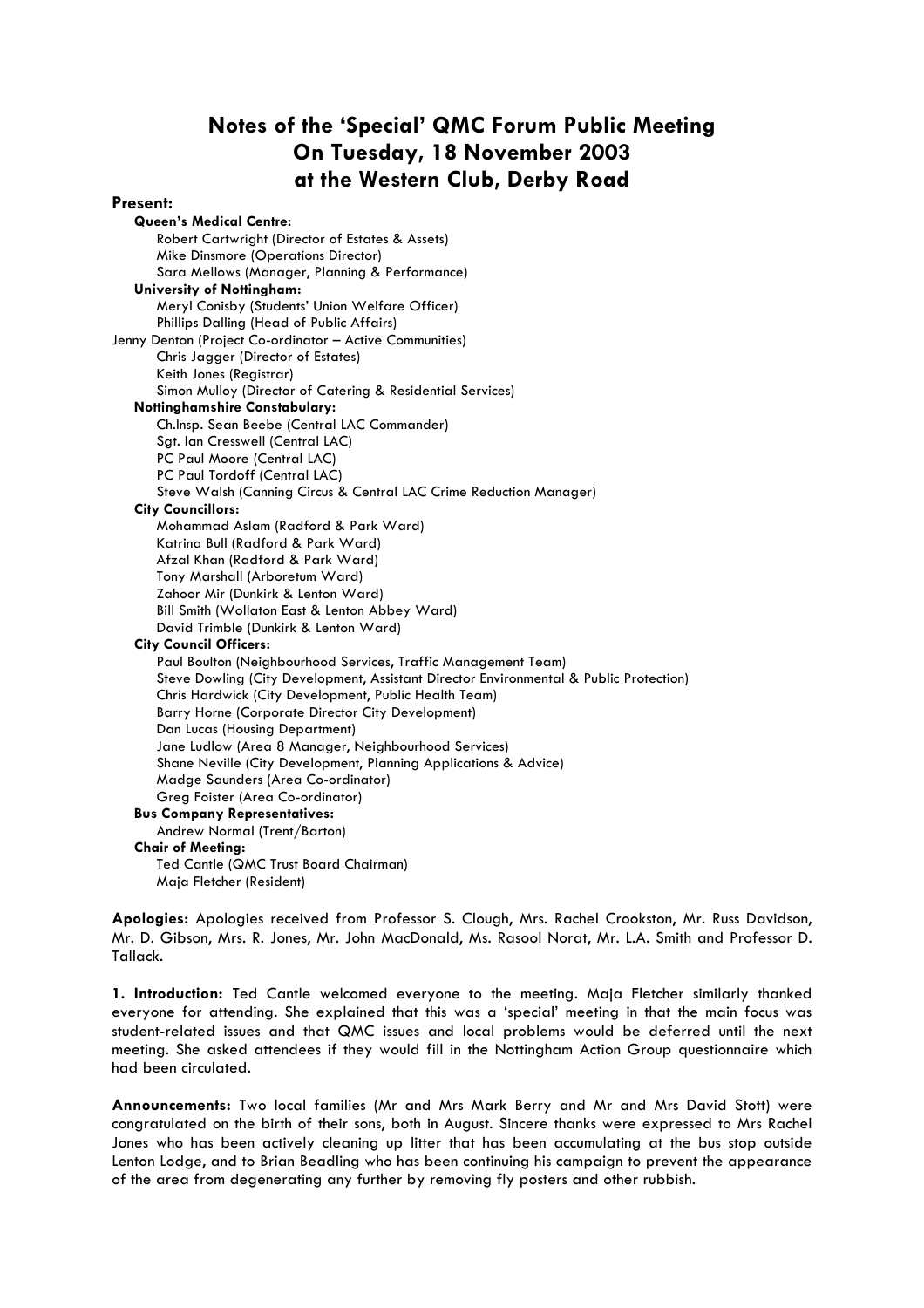**The Next QMC Forum Meeting:** This will be in February 2004. It will revert to the usual format and notices will be going out early in the New Year. Daphnie Eaton at the QMC (Tel: 924-9924 Ext. 44992) with any items that need to go on the agenda for that meeting.

It was made clear that the purpose of this meeting was to provide a platform for exchange of information and it was not seen as an opportunity to 'bash' representatives from the University, Students' Union, the QMC, Nottingham City Council and the Police. A spokesman for the East Midlands Property Owners requested that good landlords should not be 'bashed' either.

**2. QMC:** The present year has been a good one for the QMC which had seen a series of performance improvements, as outlined in the Annual Report, copies of which were available at the meeting. The hospital has 600 volunteers and is looking to recruit more. Car parking is an on-going problem. However, an extra 250 spaces have been created at the Queen's Drive Park & Ride site. Public transport links are set to improve, particularly with the proposed introduction of the tram and the NET Line 3. There are plans to improve the Derby Road entrance in the not too distant future. Refurbishment of A&E has been completed and he Centre is now the largest in the whole of Europe. Outline planning permission has been given for a new Diagnostics & Treatment Centre on the QMC site. Environmental improvements have also been made. The Trust has received a national award for waste segregation and is working with the Carbon Trust to convert carbon-based forms of energy into non-carbon forms.

**3. Policing:** Ch.Insp. Sean Beebe is now in charge of the City Centre Local Area Command (which incorporates the old Central and Canning LACs) and local based officers are now operating from Canning Circus Station. Since the 15 September, officers responding to emergency calls have been based locally, rather than at Radford Road. Priority issues are anti-social behaviour, drug crimes and public reassurance. Ch.Insp. Beebe stated that his officers are very committed to their roles! A brief question and answer session followed:

! Which parts of Dunkirk are covered by the City Centre LAC and which by the Meadows? The Meadows LAC covers the area south of University Boulevard.

■ Will Canning Circus Police Station be manned 24 hours a day? Between Canning Circus Station and Central Station, the LAC will be manned continuously. Wollaton Police Station is being refurbished ad will not close.

! Are there any plans to formally notify Neighbourhood Watches of the changes? A Neighbourhood Watch Administrator, based at Broxtowe Police Station has recently been appointed and will contact local groups in the near future.

! Residents of Harlaxton Drive have been impressed with the changes in policing and an increased presence on the streets. However, what percentage of the workload is student-related? Students are far more likely to be victims of certain crimes than other groups and are often specifically targeted. Many of them do not heed advice given to them about personal and home security. Since the end of September there has been an operation in place to make the streets safer for students at night, and to reduce burglary.

**4. University:** A brief outline of the background to the meeting – *'Studentification': Issues Relating to the Expansion of Higher and Further Education* – was given.

! In 1991 there were approximately 10,000 students. In 2001 there were around 32,000, 12% of the total population of Nottingham at that time.

! This increase of both the University of Nottingham and Nottingham Trent University students has happened without a proportionate increase in purpose-built accommodation and has fuelled the demand for privately-owned, rented accommodation, specifically in HMOs (houses in multiple occupancy).

! The result, as demonstrated by the 2001 Census, is that, for example, more than 50% of Dunkirk and Lenton Ward's population was students. In some streets student occupancy was nearly 100%. Dunkirk and Lenton Ward is not unique in this. Similar situations exist in other City Wards popular with students, and in other university towns and cities across the country.

! The effects on permanent residents and their neighbourhoods are well known and well documented and have come to be known as 'studentification'.

! The question posed was: What will the situation be at the next Census in 2011?

Representatives from the University variously spoke about a range of topics.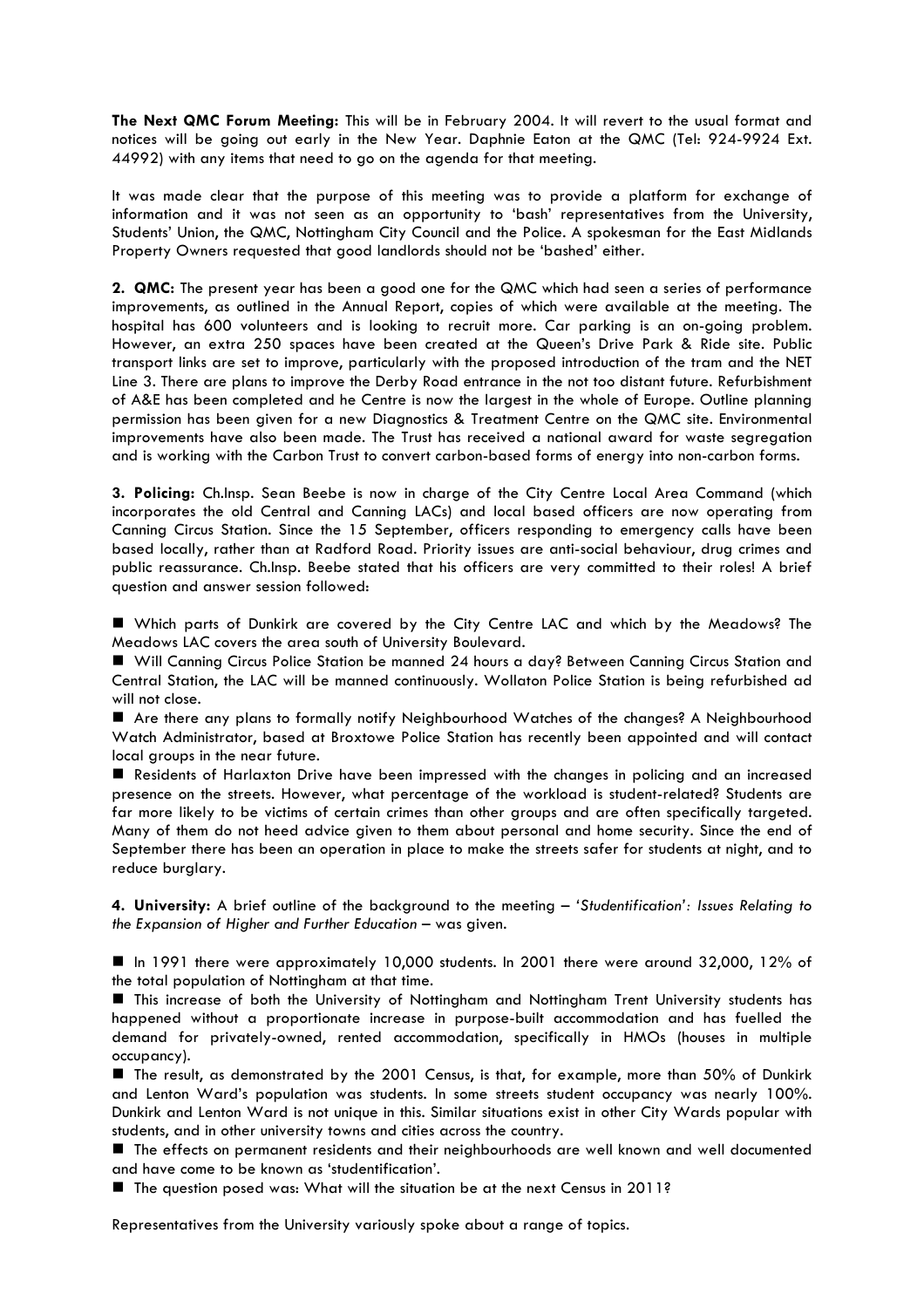! The positive contributions made to the City by the University and its students – students bring some economic benefit to the area, the University itself generates money for the City and the region as a whole, is a major employer and creates more employment opportunities as it expands.

! The University has been responding to the Government's policy of expansion of higher education, the aim of which is to have 50% of the relevant age group in higher education. Whether this is realistic or not is up for debate. However, the Government, while providing extra money to the University to teach students, has not provided for other forms of support such as accommodation. Thus finance for extra purpose-built accommodation has had to come either from the University itself or from the private sector or a mixture of the two.

! Over the last couple of years the University (with the help of private finance) has made significant progress in the provision of purpose-built accommodation and is looking to identify more sites for further schemes. Currently, there are 7,000 places available, around 40% of the full-time student population.

! The University does not stand aloof from the community and connections with the community are important and there is a desire to get these right. The University wants to be seen as a 'good neighbour'.

! Work is going on as a result of the area 4 Student Survey which reported in February this year. Eight working groups have been formed involving the two universities, Nottingham City Council and the Police. The aim is to jointly improve the quality of life in the area. Initiatives include: an information director, a pub watch initiative, a community action group involving staff and students, a landlord charter, university community liaison officer to support an guide students regarding good behaviour in the neighbourhood, a leaflet on how to live in the community which has been distributed to students and local residents.

! The Students' Union is working with the University to educate students about living in the community through leaflet drops and campaigns.

! The majority of students are well-behaved and they are sometimes disproportionately victims of crime within the city. However, some students do misbehave. At 18 students are legally independent adults and there are constraints as to what the University can and cannot do.

A wide-ranging question and answer session followed.

■ Nottingham City Council is spending an extra £1.1 million per year on street wardens. Police Community Support Officers and Neighbourhood Wardens are already working in certain areas. Does the University have any plans to get wardens to patrol off-campus? Discussions are taking place regarding the possibility of employing a community liaison officer.

 $\blacksquare$  The universities have the ultimate sanction for students who do not behave  $-$  they can throw them off their courses.

! Who is responsible for providing accommodation for students? There is no statutory responsibility for the University to do so, although universities have traditionally sought to provide it, e.g. Halls of Residence. The University of Nottingham provides a higher proportion than many other universities, but this does not mean that it is seeking to disavow its responsibility.

! If student numbers continue to expand, some-one should be responsible for their accommodation. Unless the University grips the problem, we will be dealing with this issue for the next 100 years. It will not be solved until some-one takes responsibility for it.

 $\blacksquare$  A resident with six students living on one side and 15 on the other said that students do not know how to dispose of household waste and landlords do not take responsibility for it either. A Public Health Order has been issued by the Council in connection with the rubbish generated by one of the properties. None of the leaflets mentioned have been received either by the students or local residents. These should have been delivered and the University needs to know if they have not been.

! When are the University going to develop more accommodation on campus? There should be more space made available for student accommodation on the campus … a comment which was well received by the audience. Eight hundred additional bed spaces are being developed.

! The University has a responsibility to get students to take responsibility for themselves and their community.

! A resident of the Wollaton Park Estate commented on the fact that he and his wife had bought their bungalow in anticipation of a pleasant and quiet retirement, as had many others. Now, as the houses come up for sale, they are being bought by landlords who are converting them into student accommodation resulting in disruption to other residents. These homes are being turned into 'pig sties' and the area is no longer quiet and respectable. The benefit to the local economy of the University was seriously questioned. These sentiments were fully endorsed by other residents.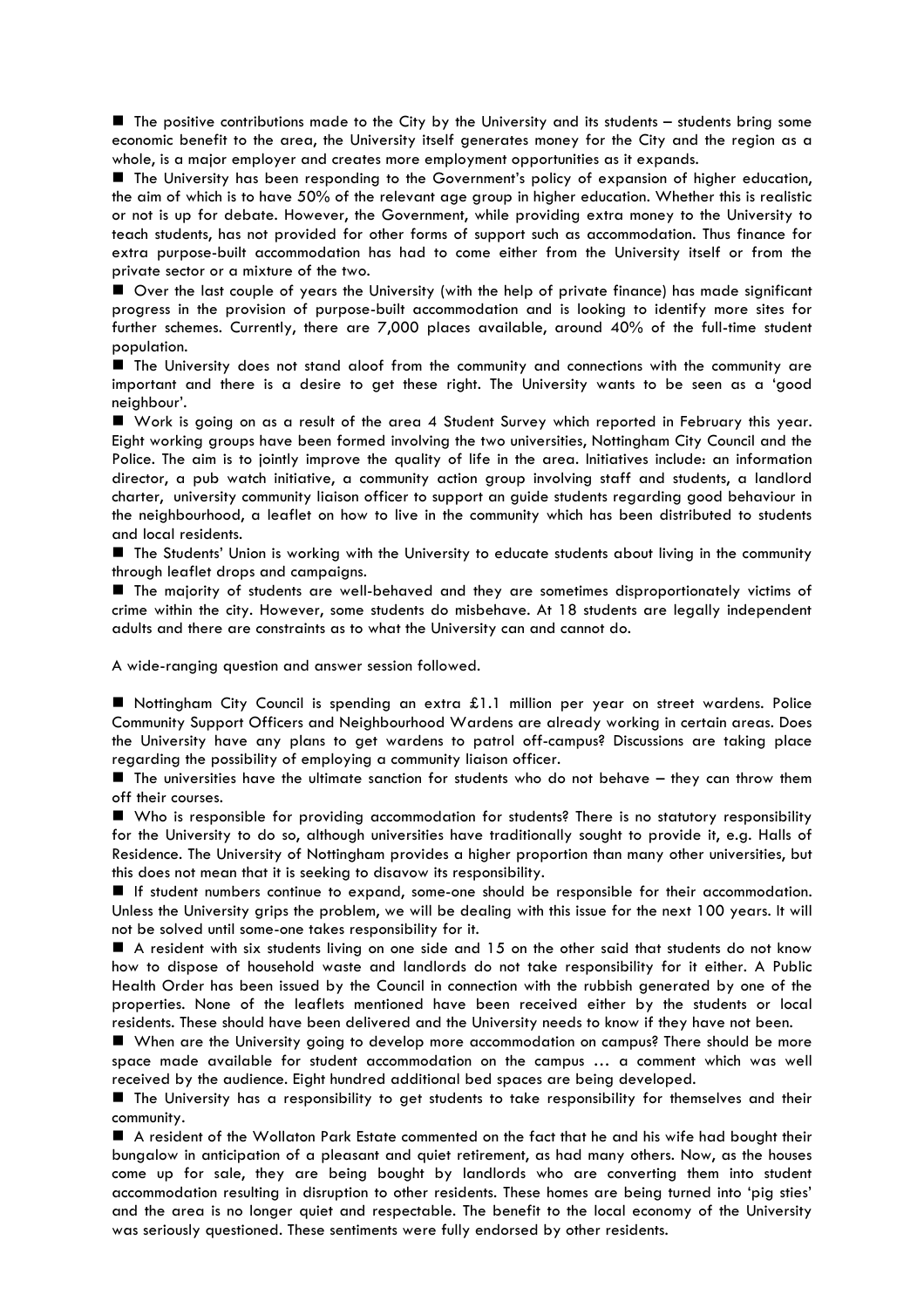! Lenton has one of the highest crime rates in the country. How is the University hoping to get the message across to students about closing windows, etc.? Leaflets should have been delivered – more will be.

**5. Nottingham City Council:** The Director of Development and Environment explained that the City Council recognises the value of the two universities to the City and understands the need for them to be successful. However, that proposition cannot be made at any cost and the City Council has made a commitment to address some of the disbenefits. What is important is how we collaborate and cooperate in doing this.

! The Area 4 Survey maps out everything that has been mentioned during the meeting. Everyone who has any powers and responsibilities must respond to that.

! There are significant constraints on Environmental Health and Planning officers. For example, Planning officers are not able to intervene in many cases. The boundaries of how planning applications are approached are being pushed. An example is a local hotel where planning permission was given conditional on the property being used for family accommodation. It is clearly being used for student tenants. Planning officers are seeking to enforce regulations and they will push planning powers where they can.

! In the short-term, Nottingham City Council is looking into the environmental impact of student accommodation and there will be a significant increase in street cleaning resources across the City. The Neighbourhood Warden scheme is being used to look at the anti-social behaviour element. A significant number of wardens will be deployed and their shifts are being looked at: there is evidence that this issue is prevalent late at night when students are coming home from pubs and nightclubs.

It is recognised that in some parts of the City there is demographic imbalance which is threatening the sustainability of communities. There are issues about shops converting to uses which suit students, leading to a reduced level of amenity for other residents, especially during university vacations. There are also issues about the viability of public services such as schools. It is necessary to look at the projected growth of student numbers and student accommodation and address these issues.

! One of the Council's key commitments is to work with the universities to look at the growth of purpose-built accommodation so that it matches the growth of the student population. Another aspect of this sis whether there is any way in which there can be a managed dispersal of students within residential areas. This is a long-term objective and will be more achievable as the public transport system improves.

! The City Council is also working with various groups (including residents' groups), looking at the regulatory framework and how private rented sector buildings can be controlled. The current Housing Bill does not give sufficient controls.

Many points were made in the discussion which now continued.

! Two-bedroomed houses are being turned into five-bedroom student accommodation. Who gives planning permission for this?

! There are many hot food takeaways and other convenience food outlets which add to the litter problem. Waste management often will not remove extra rubbish from these houses.

! When will Nottingham City Council, or the Government, consider charging landlords/students/the universities for these extra resources? It should not be down to residents to stand the extra charge.

! Student Community Action were thanked for their work at Edna G. Olds school. However, the number of pupils at the school is dropping (from 249 to 153) as the community it serves is being strangled. Families with children are moving away: they do not want to live in a community dominated by students because of the disruption caused by students, particularly during the early hours of the day. So, whilst the work of Student Community Action was to be applauded, unless action is taken soon, there will be no community for them to help … again a sentiment strongly supported by the audience.

! What are the criteria for the number of bins? They are continually being left out on pavements. Nottingham City Council is investigating this.

! The connection between students (as victims of crime) and criminal activity, especially burglary, has already been commented on. Nottingham has one of the highest crime rates in the country. There is a need to manage the problem for all the people of Nottingham, not just students.

! Students are legally adult and this means there are limits on what can be done. However, the University is open to ideas about how they can be taught about their responsibilities and behaviour when they live in the community. Perhaps the Students' Union has some ideas.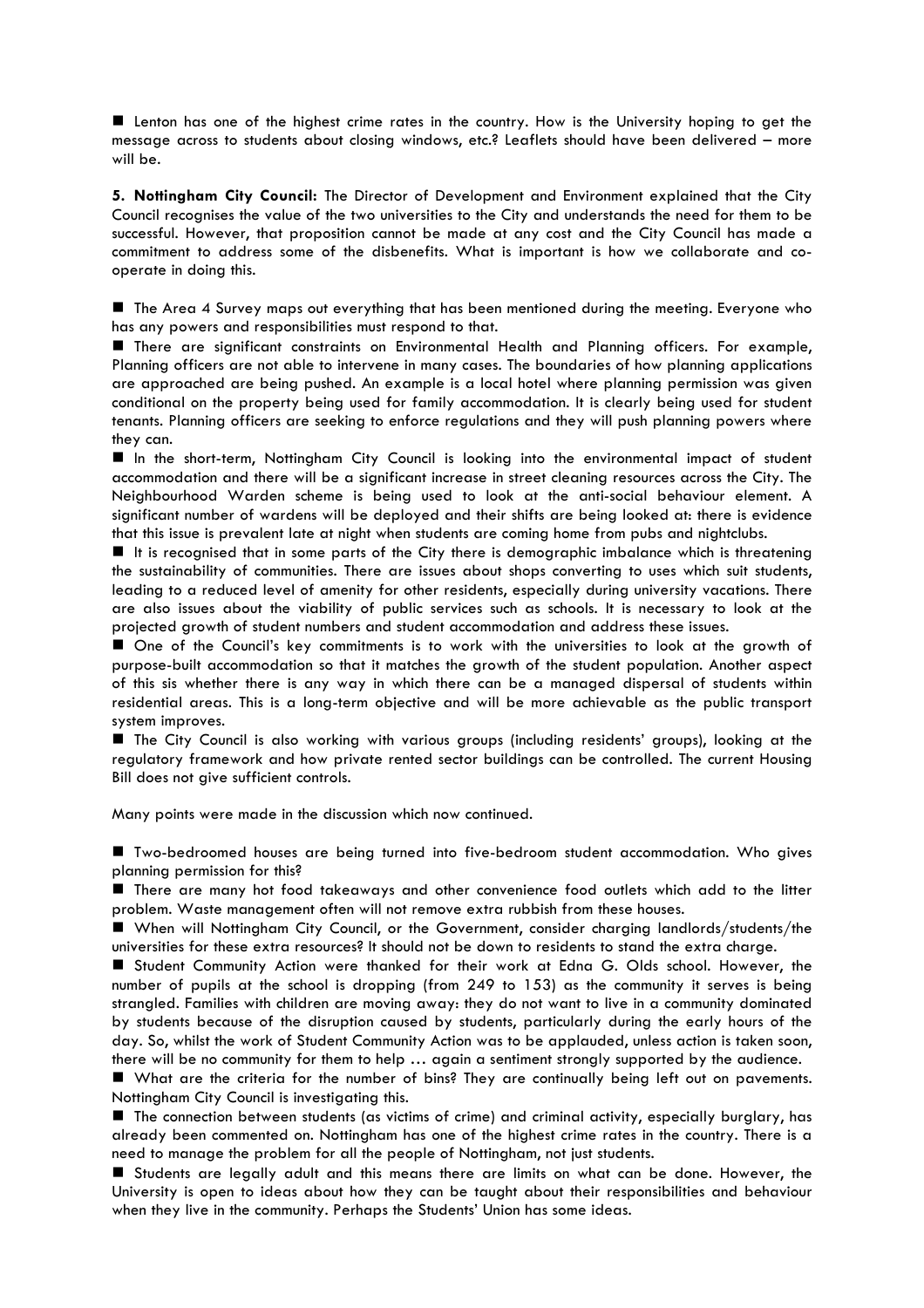! The University has a list of accredited accommodation. However, students will take whatever accommodation is offered to them, if it is attractive to them. The University's actions are limited because it does not control the property market.

■ Students and residents are both victims!

! Council Tax rates are continually going up for permanent residents, but student properties are exempt.

! People in the community are victims of anti-social behaviour caused by students. Some are petrified to go out at night. For others, life only exists during university vacations.

! There is an increasing problem at the Lenton Recreation Ground where some students are climbing over the fences into the park at night and are subjecting patrols, etc. to verbal abuse when challenged. ! Do students get ejected if they are convicted of a criminal offence? There have been instances when

the University has intervened and taken action. However, when it does or does not depends on the particular circumstances.

**If problems occur, residents need to write to Philip Dalling.** 

! Could the University encourage students to sign contracts which, if broken, would prevent them from graduating? This idea is something the University may wish to look into further.

! Cambridge University stops a student from graduating if money is owed to the university.

■ Can we not stop students from bringing cars to Nottingham?

! Information provided to the meeting about students numbers, etc. was challenged by the University. The planned intake over the next two years is less than 2,000 and the University expects to have 2,000 more rooms available. There are no plans to increase postgraduate accommodation.

! Soon there will be no communities or neighbourhoods left in Dunkirk, Lenton, Wollaton, etc. The University may as well tell us all to leave now rather than wait for another two to five years when we will all have been forced to go anyway.

! Students do not make good neighbours. Why should they conform to our patterns of behaviour? They need to be housed on the campus.

! The construction of high-rise student accommodation on the University campus would spoil the ambiance of the campus. Neighbours have no ambiance now!

! Car parking on many streets is a problem, even to the extent that emergency services would find it impossible to get through. Parking permits for students and permanent residents is an issue that needs to be resolved.

■ Would the University consider shifting the emphasis to distance learning?

! Only Cambridge, Oxford and Durham (the 'traditional' university towns) have a higher proportion of students per capita than Nottingham. The two local universities attract students here. They should take responsibility for what is happening.

! In Nottingham we have a crisis and it is going to become worse. The first step for the University of Nottingham and Nottingham Trent University should be to decrease the number of students coming to Nottingham to below the national average.

! We are losing schools, shops, and family homes and still the universities are planning on increasing student numbers!

! Management of student properties is a problem. Local residents do not know were absentee landlords live. Does Nottingham City Council have this? The Council does have details of landlords in this area.

! We need a register of landlords so that we know who to contact if, for example, burglar alarms go off.

! There is no point of contact for reporting noise pollution, etc.

! The University's representatives and the City Council were asked to look at the average age of the audience and observe the strength of feeling of the residents.

! Regarding parking and parking permits and extra wheelie bins: the present system allows two permits per household and one visitor permit. Irregularities need to be reported to the City Council. (Steve Dowling from Environmental services offered to take details after the meeting.) More bins can be obtained by landlords.

! With respect to alterations to and development of properties for student accommodation, planning consent is not always needed. There is a concern that when development takes place notification letters do not always get through to the permanent residents and this is a problem that needs to be addressed. (Shane Neville of the Planning section of the Council offered to discuss these matters with anyone who would like to speak to him after the meeting.)

**6. Closing Remarks:** Appreciation was expressed to both the University of Nottingham and Nottingham City Council for having come to the meeting. There is a tendency for this issued to affect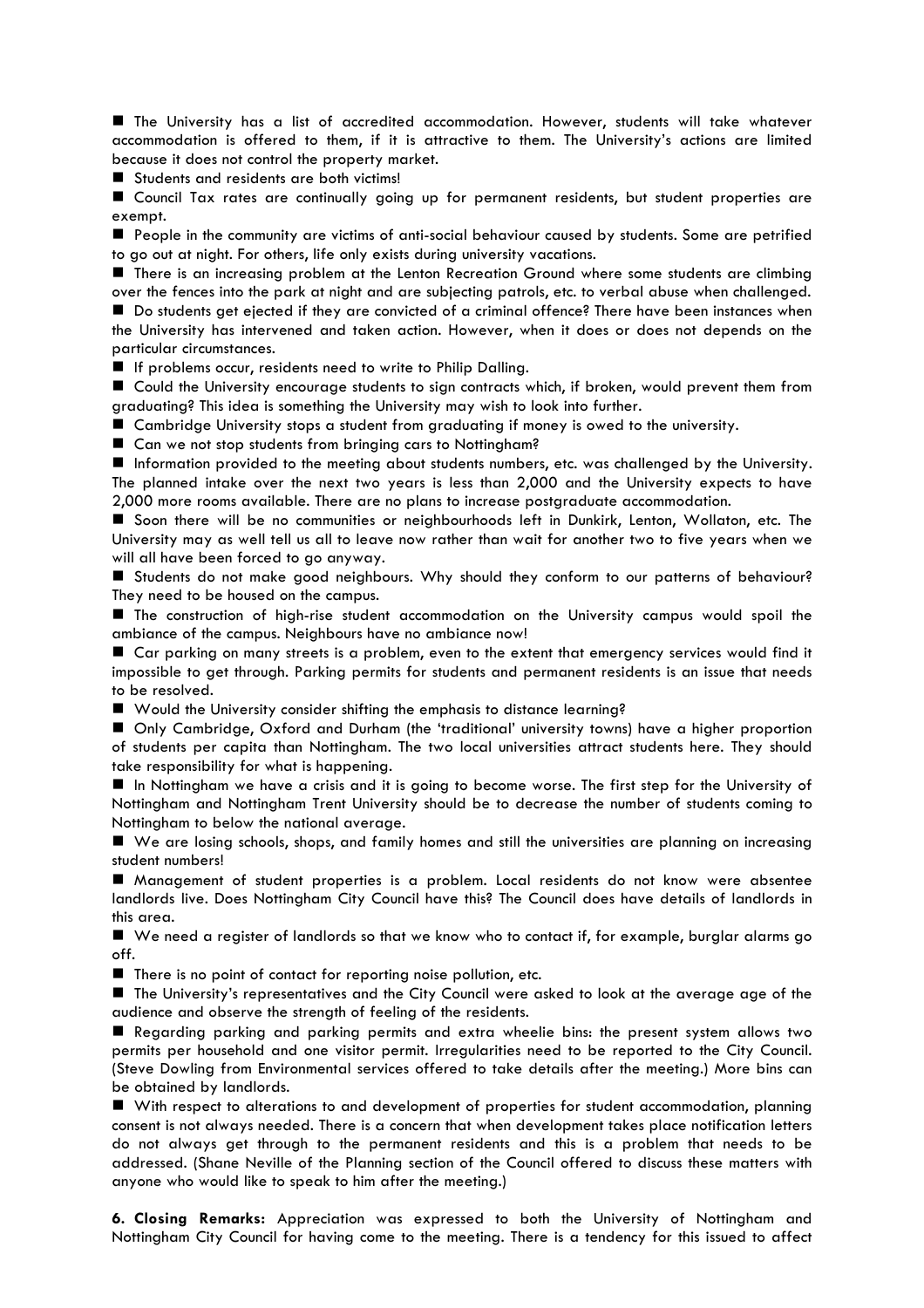individuals and isolated groups of residents, the result being that there is a lack of cohesion and no united voice. Work is on-going with the Leeds HMO Lobby, which has been pivotal in guiding what is happening in a substantial number of university towns and cities across the country. The Nottingham Action Group on HMOs is being formed because residents need to work with each other. At the moment the only people not represented 'at the table' are the permanent residents of Nottingham. The formation of the Nottingham Action Group will allow them to have that representation. Attendees were asked to complete the questionnaires and return them to Mrs. Fletcher as soon as possible. A meeting will be called so that residents can move the issue forward. Ted Cantle closed the meeting, thanking everyone for coming.

**8. Date of the Next Meeting:** The next meeting of the QMC forum will be on Tuesday, 24 February at 7.15 at the Western Club.

# **Notes:**

**1.** Residents send their good wishes to John MacDonald and hope that he will be back at the QMC soon.

**2.** The Registrar, Keith Jones, has accepted an invitation to visit parts of Wollaton Park, Dunkirk and Lenton, the date to be finalised shortly.

**3.** There will be a residents meeting of the Nottingham Action Group on HMOs on Saturday, 7 February 2004 at 11.00 a.m. at the Western Club.

**4.** The 'spring' meeting of the QMC Forum will be on Tuesday, 4 May 2004, 7.15 p.m. at the Western Club.

# **5. Summary of Issues Raised at the Meeting**

### **A. National Government:**

### **(a) Housing Legislation:**

- ! Adequate powers for local authorities in respect of licensing and enforcement of HMO legislation.
- ! Adequate powers for local authorities in respect of proposed areas of selective licensing.
- **(b) Planning Legislation:**
	- ! Adequate powers for local authority planning officers to control concentrations and spread of HMOs.
- **(c) Taxation Legislation:**
	- ! The need to address the current situation of exemption of property rented by students from local property taxes.

### **B. City Council:**

- **(a) Strategic Issues** related to:
	- ! The managed growth of the student population, its dispersal, and the promotion of purposebuilt accommodation (student 'village' concept).
	- $\blacksquare$  'Structural' issues about services/amenities in affected communities provided by the local authority, e.g. schools, leisure facilities; and provided by private means, e.g. shops.
	- $\blacksquare$  Inappropriate use of/loss of housing stock.
- **(b) A Costs and Benefits Debate:** A serious and open analysis of the economic benefits brought to the City by the higher and further education establishments and their students.
- **(c) Council Tax:** There needs to be a firm and qualitative response to the issue of 'lost' Council Tax (i.e. exemption of student properties from Council Tax) and the way in which central Government 'reimburses' the Council via the block grant. Do the two sets of figures add up?
- **(d) 'Localized' Planning Issues** including:
	- $\blacksquare$  Inappropriate conversions/alterations'
	- ! Applications where false or incomplete information has been presented.
	- ! How to ensure full and proper consultation with relevant neighbours.
	- ! Possibility of producing a guide for residents to explain what does/does not require planning permission so that residents can understand why certain things happen and others do not.

### **(e) Property Owners/Landlords:**

- Register for HMO and non-HMO rented property, freely available to residents.
- ! Use of the Council's own property databases to publicise good housekeeping and management practice, accreditation schemes, services available, etc.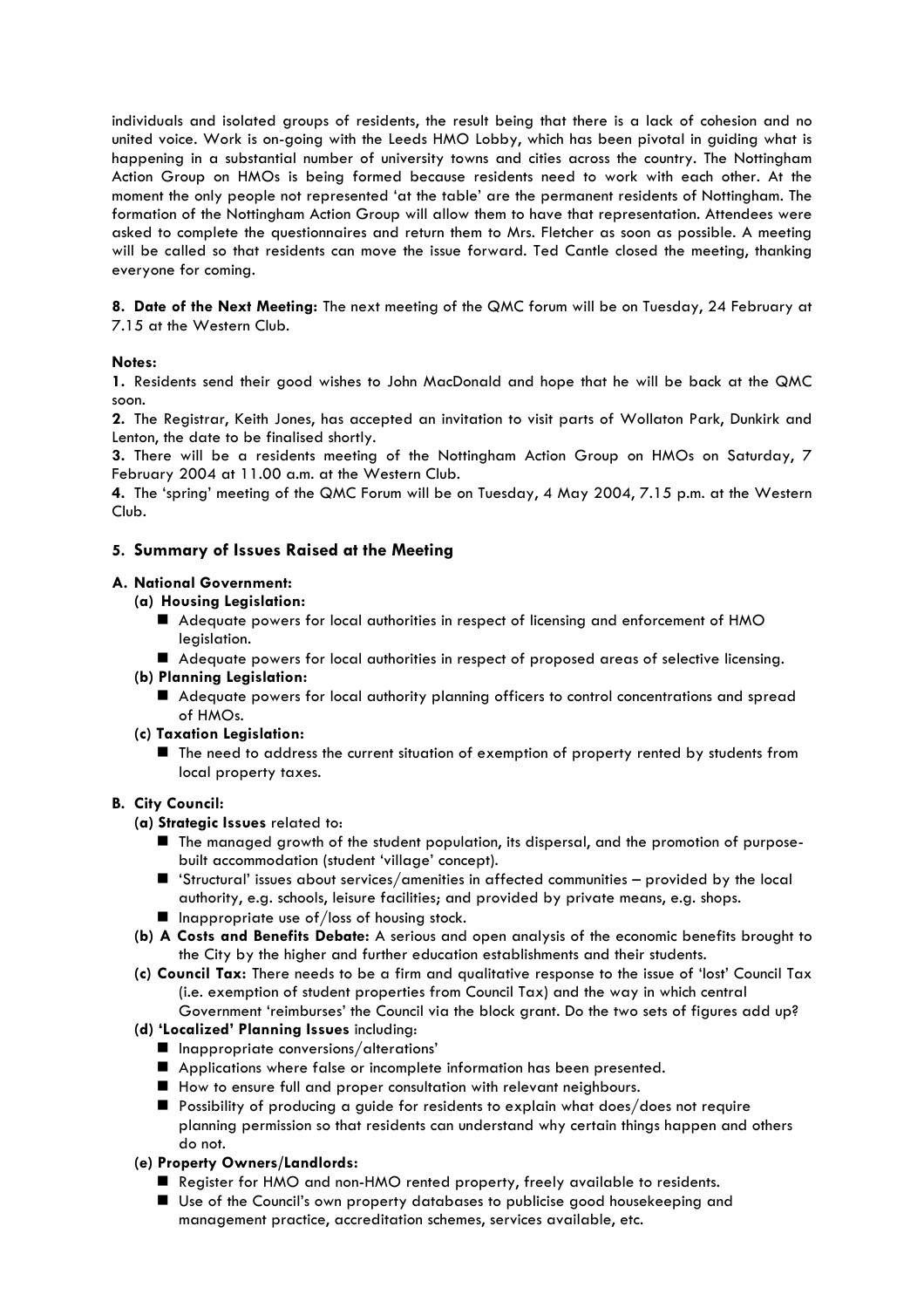**(f) Parking Issues:** These focus on the fact that students are increasingly bringing cars with them while they are living in Nottingham.

# **(i) Parking Permits:**

- **Appropriate use of visitor permits**
- **E** Appropriate type of visitors' permits
- **E** Fraudulent duplication of permits
- **(ii) Allocation of Parking Spaces:** A higher number of parking spaces are allocated to students in private rented accommodation than to students living in purpose-built accommodation.
- **(iii) Parking 'Fallout':** Students want off-street parking which may have the effect of making suburban 'family' homes more desirable for students and, hence, for landlords.

## **(g) Neighbourhood Environmental:**

# **(i) Waste Disposal Issues:**

- Adequate supply of bins
- ! Adequate promotion and information about recycling
- $\blacksquare$  How to dispose of different types of waste, collection times  $-$  getting the basics understood
- **(ii) Street Cleansing:** Appropriate responses to dumped rubbish, fly posting, graffiti, litter
	- **E** Level and method of cleansing
	- **Pedia** Prosecution of offenders

**(h) Anti-Social Behaviour:** The issue of low-level anti-social behaviour which is, nonetheless, persistent and corrosive, e.g. intermittent noise nuisance from parties, rowdy behaviour, fireworks, urination and vomiting on residents' properties, trespassing in City parks and other public areas outside opening hours – appropriate responses including warnings and prosecutions.

**(i) Communication Issues:** Clear channels for residents to report abuses of relevant regulations (planning, parking, litter, noise, etc.) – contact names and feedback mechanisms so reports can be investigated and responded to.

# **C. University and Students' Union:**

- **1. Strategic Issues** related to:
	- ! The managed growth of the student population, its dispersal, and the promotion of purposebuilt accommodation (student 'village' concept).
	- ! Issues about where students come from, who attends the institutions, and the impact this could have – 'distance learning', more local Nottingham/shire students.

### **2. Impact on the Host Communities:**

- ! Actively discouraging/preventing students from bringing cars to Nottingham, beginning with Sixth Form applicants.
- **E** Educating students about waste disposal and waste management issues such as: O promotion and information about recycling
	- O disposal of waste, e.g. use of wheelie bins, collection dates, times, not dropping litter, cans and bottles on streets or in residents' gardens
	- O responsibility for cleaning up litter, rubbish, etc. within the curtilage of rented properties
- ! Making student aware of the impact of, albeit low level, anti-social behaviour such as noise nuisance from parties, loud and incessant music, rowdy/drunken behaviour, fireworks, cycling on pavements (see Section B(h)).
- ! Educating students on how to avoid being the victims of crime (burglary, street robbery, etc.). Not only does this impact very unfavourably on students, but also has detrimental effects on residents who can become targets by default, whose neighbourhoods are labelled as 'crime 'hotspots', and consequently who will also suffer increased insurance premiums.

### **3. Disciplinary Issues:**

- ! The use of disciplinary sanctions for all students (whether living in University or privatelyrented accommodation) to enforce the issues already listed such as anti-social behaviour, noise nuisance, rubbish dumping).
- ! A 'contract of behaviour' linked to the above as part of the conditions of entrance to the institution.
- **3. Communication with Residents:** Clearly understood and publicised procedure and point of contact for residents to lodge complaints about student misbehaviour to the University, together with a feedback loop to clarify any investigations and actions undertaken, e.g. were the offenders students and was any action taken in response to the complaint?